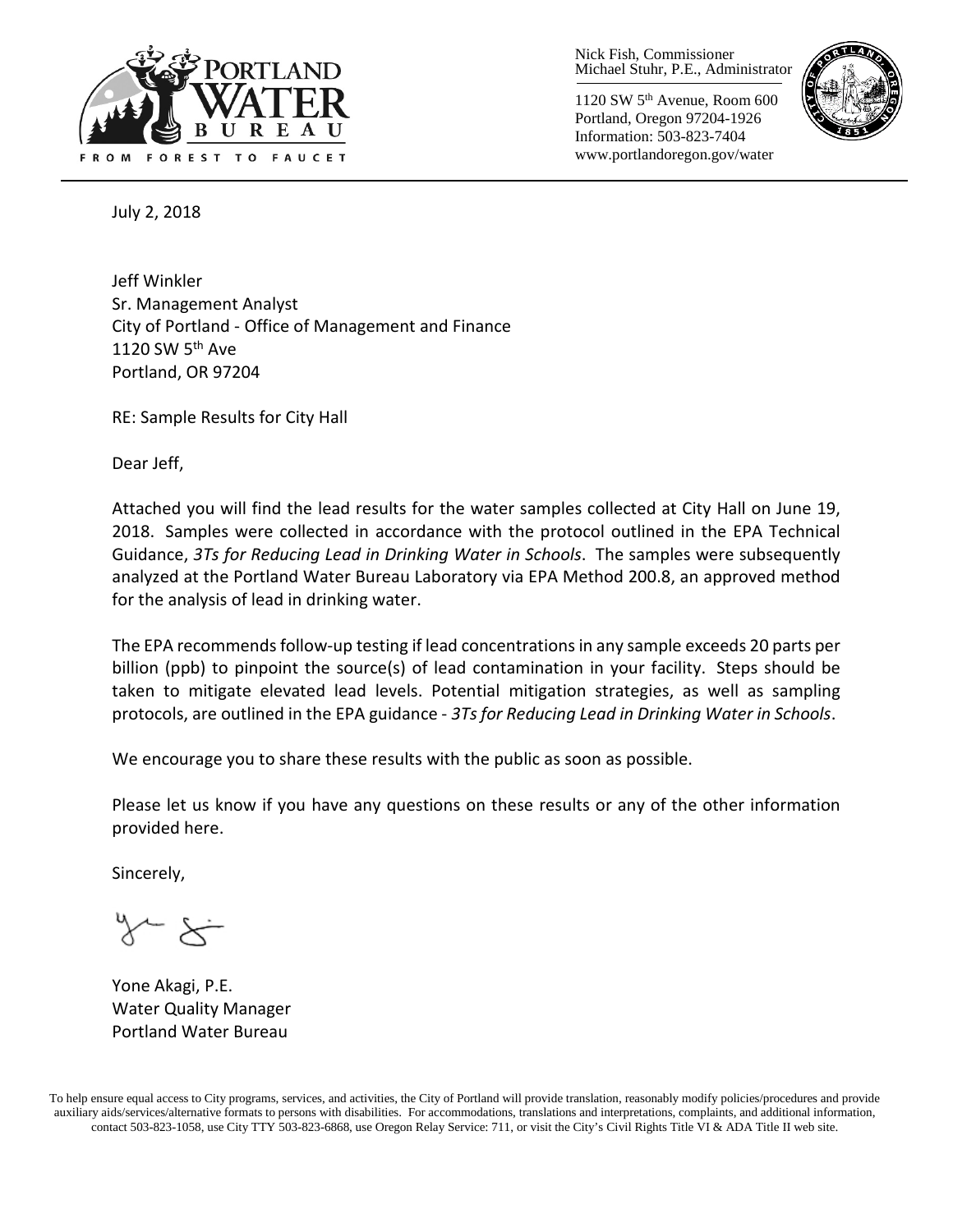

## **Portland Water Bureau Laboratory Report OR 100014**

**City Hall**

| <b>PWB</b> |                                                      | <b>Date</b>      | <b>Time</b>      | Lead         |
|------------|------------------------------------------------------|------------------|------------------|--------------|
|            | Sample ID   Location Description                     | <b>Collected</b> | <b>Collected</b> | (ppb)        |
|            | BC07506   FL1 - RM110 - BREAKROOM SINK               | 6/19/2018        | 5:54:00 AM       | 0.78         |
|            | BC07507   FL1 - RM110 - BREAKROOM WATER COOLER       | 6/19/2018        | 5:55:00 AM       | < 0.05       |
|            | BC07508   FL1 - MENS RESTROOM DRINKING FOUNTAIN      | 6/19/2018        | 5:50:00 AM       | 0.26         |
| BC07509    | <b>FL1 - WOMENS RESTROOM DRINKING FOUNTAIN</b>       | 6/19/2018        | 6:16:00 AM       | 0.16         |
| BC07510    | <b>FL1-RM120 - BREAKROOM SINK</b>                    | 6/19/2018        | 6:01:00 AM       | 0.89         |
| BC07511    | FL1-RM120 - BREAKROOM WATER COOLER                   | 6/19/2018        | 6:01:00 AM       | 0.38         |
| BC07512    | <b>FL1 - RM130 - BREAKROOM SINK</b>                  | 6/19/2018        | 6:09:00 AM       | 0.31         |
| BC07513    | <b>FL1 - RM130 - BREAKROOM WATER COOLER</b>          | 6/19/2018        | 6:09:00 AM       | 0.23         |
| BC07514    | <b>FL1 - HAPPY CUP COFFEE BAR - SINGLE SINK</b>      | 6/19/2018        | 5:45:00 AM       | 0.51         |
| BC07515    | <b>FL1 - HAPPY CUP COFFEE BAR - DOUBLE SINK LEFT</b> | 6/19/2018        | 5:42:00 AM       | 0.076        |
| BC07516    | FL1 - HAPPY CUP COFFEE BAR - DOUBLE SINK RIGHT       | 6/19/2018        | 5:43:00 AM       | 0.15         |
| BC07517    | FL1 - HAPPY CUP COFFEE BAR - COFFEE MAKER HOT TAP    | 6/19/2018        | 5:44:00 AM       | 1.4          |
|            | BC07518   FL1 - HAPPY CUP COFFEE BAR - ICE MACHINE   | 6/19/2018        | 5:46:00 AM       | < 0.05       |
| BC07519    | <b>FL2 - MENS RESTROOM DRINKING FOUNTAIN</b>         | 6/19/2018        | 6:19:00 AM       | 0.26         |
| BC07520    | <b>FL2 - WOMENS RESTROOM DRINKING FOUNTAIN</b>       | 6/19/2018        | 6:45:00 AM       | 0.25         |
| BC07521    | FL2 - RM210 - BREAKROOM SINK                         | 6/19/2018        | 6:27:00 AM       | 0.96         |
| BC07522    | <b>FL2 - RM210 - BREAKROOM WATER COOLER</b>          | 6/19/2018        | 6:27:00 AM       | 3.55         |
| BC07523    | FL2 - RM220 - BREAKROOM SINK                         | 6/19/2018        | 6:34:00 AM       | 1.57         |
| BC07524    | <b>FL2 - RM220 - BREAKROOM WATER COOLER</b>          | 6/19/2018        | 6:35:00 AM       | 0.69         |
| BC07525    | FL2 - RM230 - BREAKROOM SINK                         | 6/19/2018        | 6:41:00 AM       | 1.17         |
|            | BC07526   FL2 - RM230 - BREAKROOM WATER COOLER       | 6/19/2018        | 6:42:00 AM       | 0.23         |
| BC07527    | <b>FL2 - RM240 - BREAKROOM SINK</b>                  | 6/19/2018        | 6:52:00 AM       | 1.81         |
| BC07528    | <b> FL2 - RM240 - BREAKROOM WATER COOLER</b>         | 6/19/2018        | 6:53:00 AM       | 0.24         |
| BC07529    | <b>FL3 - MENS RESTROOM DRINKING FOUNTAIN</b>         | 6/19/2018        | 6:56:00 AM       | 0.33         |
| BC07530    | <b>FL3 - WOMENS RESTROOM DRINKING FOUNTAIN</b>       | 6/19/2018        | 7:14:00 AM       | 0.17         |
| BC07531    | FL3 - RM310 - BREAKROOM SINK                         | 6/19/2018        | 7:00:00 AM       | 1.32         |
| BC07532    | <b>FL3 - RM320 - BREAKROOM SINK</b>                  | 6/19/2018        | 7:06:00 AM       | $\mathbf{1}$ |
| BC07533    | FL3 - RM320 - BREAKROOM WATER COOLER                 | 6/19/2018        | 7:06:00 AM       | 0.21         |
| BC07534    | <b>FL3 - MOTHERS ROOM - SINK</b>                     | 6/19/2018        | 7:10:00 AM       | 2.11         |
| BC07535    | FL3 - RM340 - BREAKROOM SINK                         | 6/19/2018        | 7:19:00 AM       | 0.85         |
| BC07536    | <b>FL4 - MENS RESTROOM DRINKING FOUNTAIN</b>         | 6/19/2018        | 7:25:00 AM       | 0.26         |
| BC07537    | FL4 - WOMENS RESTROOM DRINKING FOUNTAIN              | 6/19/2018        | 7:49:00 AM       | 0.19         |
| BC07538    | FL4 - RM410 - BREAKROOM SINK                         | 6/19/2018        | 7:34:00 AM       | 2.46         |
| BC07539    | FL4 - RM410 - BREAKROOM WATER COOLER                 | 6/19/2018        | 7:34:00 AM       | 0.7          |
| BC07540    | FL4 - RM420 - BREAKROOM SINK                         | 6/19/2018        | 7:45:00 AM       | 0.44         |
| BC07541    | FL4 - RM430 - BREAKROOM SINK                         | 6/19/2018        | 7:41:00 AM       | 0.6          |